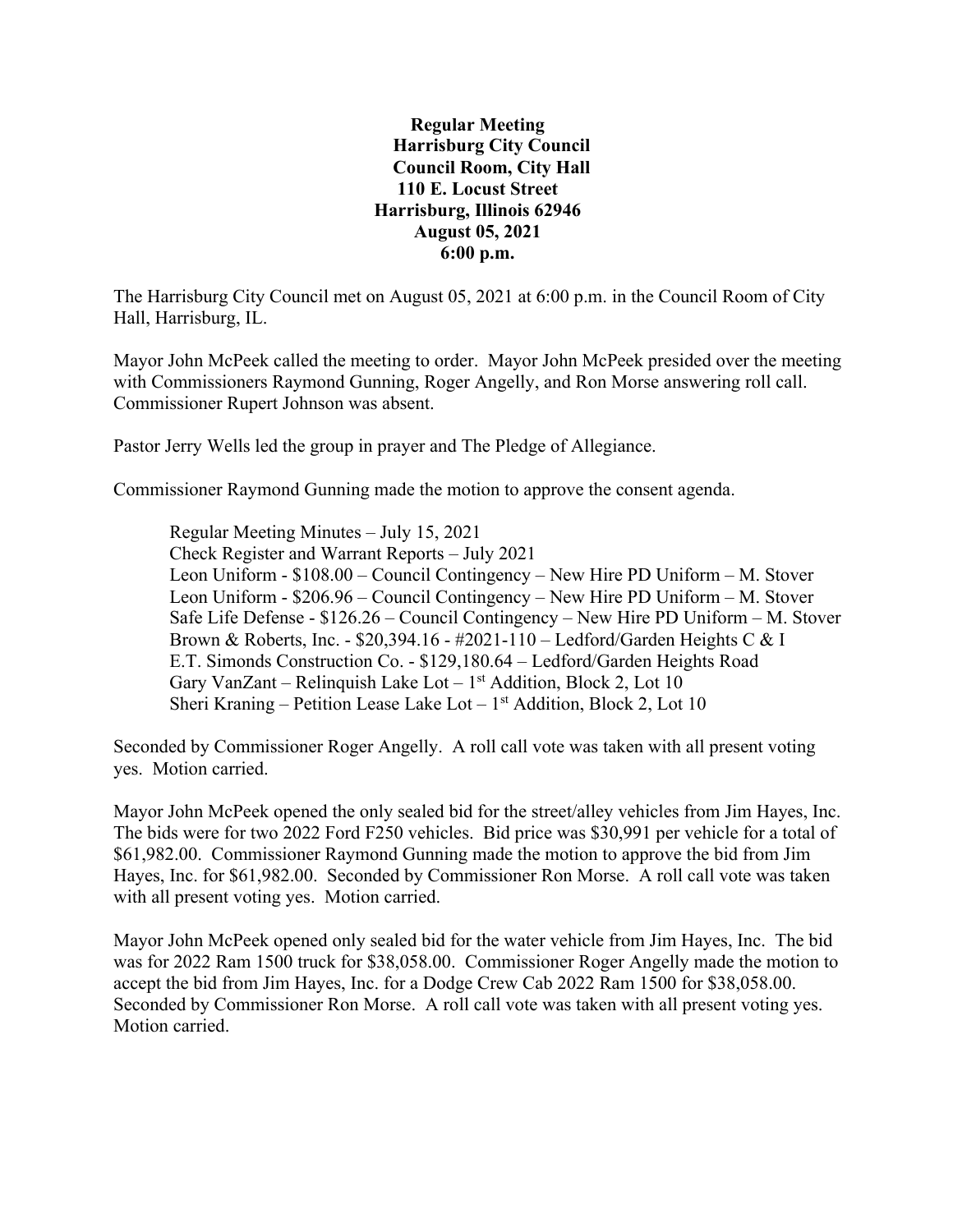Commissioner Raymond Gunning made the motion to approve Ordinance 1827 for the sale of 712 Roberts Street lots one and two. Seconded by Commissioner Roger Angelly. A roll call vote was taken with all present voting yes. Motion carried.

Commissioner Raymond Gunning made the motion to approve Ordinance 1828 for the sale of Beggs Place. Seconded by Commissioner Roger Angelly. A roll call vote was taken with all present voting yes. Motion carried.

Alex Watkins discussed the NUE ARPA Funding. The City of Harrisburg was allocated \$1,050,000.00 in funding from the American Rescue Plan Act. There will be two disbursements, and it can only be spent on specific items which will be presented to council. Alex Watkins asked Council to pass Resolution 21-0805 to authorize Mayor McPeek and the City Clerk to execute the NEU ARPA Funding Agreement. Commissioner Roger Angelly made the motion to adopt Resolution 21-0805 for the American Rescue Plan Act for approximately \$1,050,000.00. Seconded by Commissioner Raymond Gunning. A roll call vote was taken with all present voting yes. Motion carried.

Alex Watkins discussed a Poplar Street Development Project. There will be a request for proposals for private investors to make recommendations on how to best utilize the space and look at potential partnerships. The City can utilize the Business District and the TIF District per the comprehensive plan. Commissioner Raymond Gunning made the motion to authorize the City Clerk to advertise for the East Poplar Street for the development. Seconded by Commissioner Roger Angelly. A roll call vote was taken with all present voting yes. Motion carried.

Mayor John McPeek stated Council will go into Executive Session to discuss the review of executive session minutes from January 2021 through July 2021.

Mayor John McPeek stated Council will go into Executive Session to discuss property acquisition.

Commissioner Raymond Gunning announced IDNR contacted the Fire Chief and said they had fire equipment available for municipalities. The City was able to replace a 1987 Ford firetruck with a newer firetruck at no cost to the City. The Fire Chief received notification that the City has been approved for the truck which is valued new at \$287,000.00 The City received it at no cost.

Commissioner Raymond Gunning made the motion to approve Resolution 21-0805A for the temporary street closure for the 2021 Harrisburg Homecoming Parade on September 16, 2021. Seconded by Commissioner Ron Morse. A roll call vote was taken with all present voting yes. Motion carried.

Commissioner Raymond Gunning made the motion to approve Resolution 21-0805B for the temporary street closure for the 2021 Sasquatch Festive on October 02, 2021. Seconded by Commissioner Roger Angelly. A roll call vote was taken with all present voting yes. Motion carried.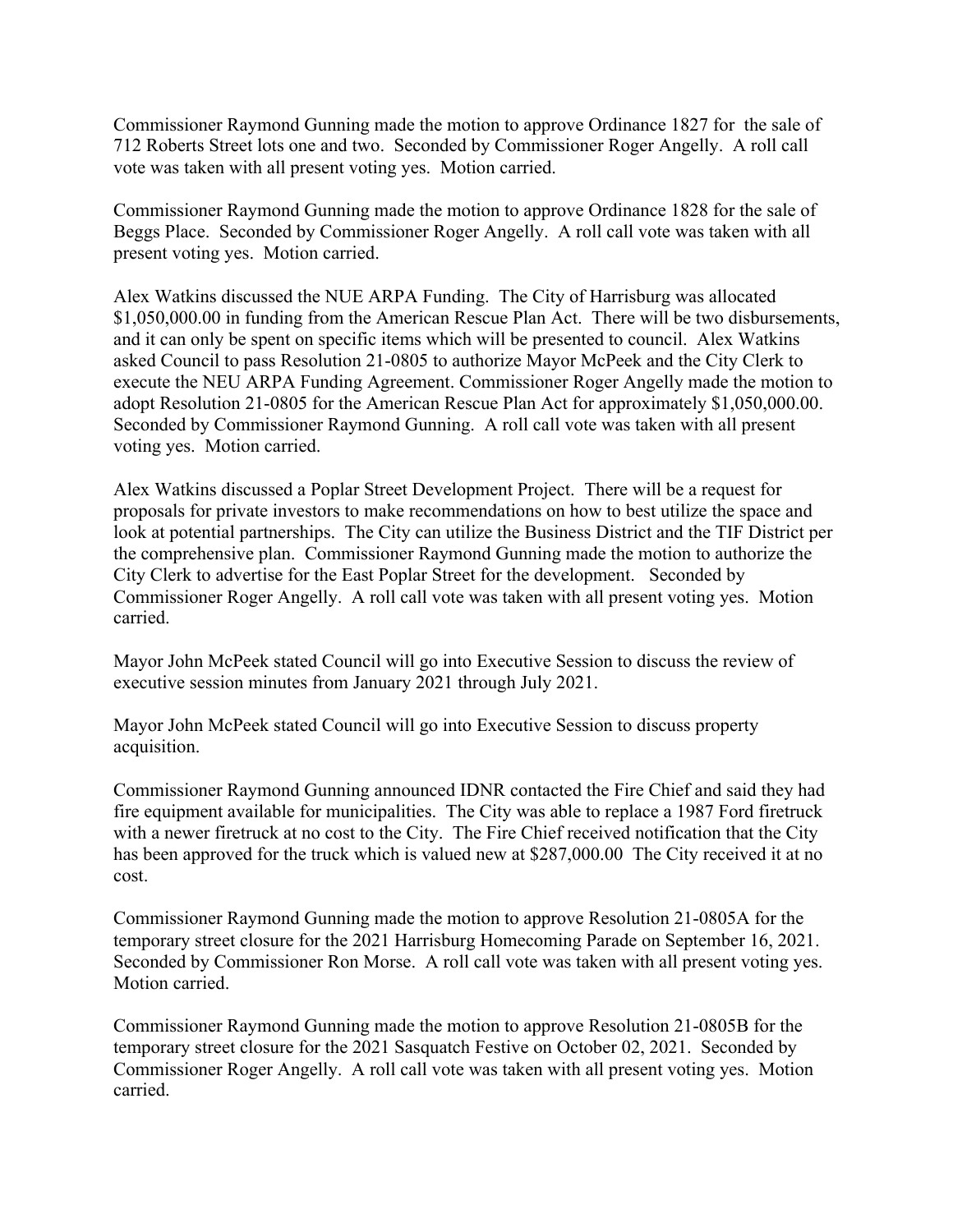Commissioner Raymond Gunning made the motion to approve Resolution 21-0805C for the temporary street closure for the 2021 Holiday Lights Parade on December 09, 2021. Seconded by Commissioner Ron Morse. A roll call vote was taken with all present voting yes. Motion carried.

Commissioner Roger Angelly made the motion to authorize the City Clerk to advertise city owned properties. Seconded by Commissioner Raymond Gunning. A roll call vote was taken with all present voting yes. Motion carried.

Commissioner Raymond Gunning made the motion to authorize the City Clerk to advertise for a used road grader. Sealed bids must be submitted to the City Clerk no later than September 02, 2021 by 3:00 p.m. Seconded by Commissioner Ron Morse. A roll call vote was taken with all present voting yes. Motion carried.

Mayor John McPeek discussed the homeless situation in Harrisburg. It has gotten a little bit better. A couple of the homeless individuals have been accepted into the Housing Department. The lady on Hardee's parking lot does not want help. Several individuals and churches have attempted to help her. Mayor John McPeek is welcome to ideas or suggestions on how to help resolve the homeless issue.

There are concerns for citizens who do not feel safe using the bike path due to this issue. Mayor John McPeek stated the tents on the bike trails are gone or should all be gone by next week. There is an ordinance which can be enforced regarding tents. The City of Harrisburg is not a tent city.

Mayor John McPeek announced the following: There was a good turnout for the July 30 movie night. The next movie night will be August 20 which will be sponsored by Senator Dale Fowler and Mayor John McPeek, be watching the City Facebook page for details. The Saline County Fair was well attended. There will be another Farmer's Market on August 28, be watching Facebook for details. The new Mural Program has had a lot of interest. Please visit the City of Harrisburg's Facebook page or call 618-252-1937 for more information. October 02 will be the Shawnee Sasquatch Festival. There will be live entertainment, rides, family friendly area, food vendors and a vintage market. At the next meeting, Mayor John McPeek would like to authorize the City Clerk to advertise for bids for the junior high project. Please stop littering and remember to step up and clean up.

Citizen Raymond Quitugua talked to Council regarding the drug issue on Ford Street. There are three homes that he believes has drug activity. It goes on all day and into the early hours of the morning. He has made numerous calls to the police. He said that a police officer told him to move. He stated one of the dispatchers told him not to call 911. He stated Mayor McPeek came by and talked with them about this.